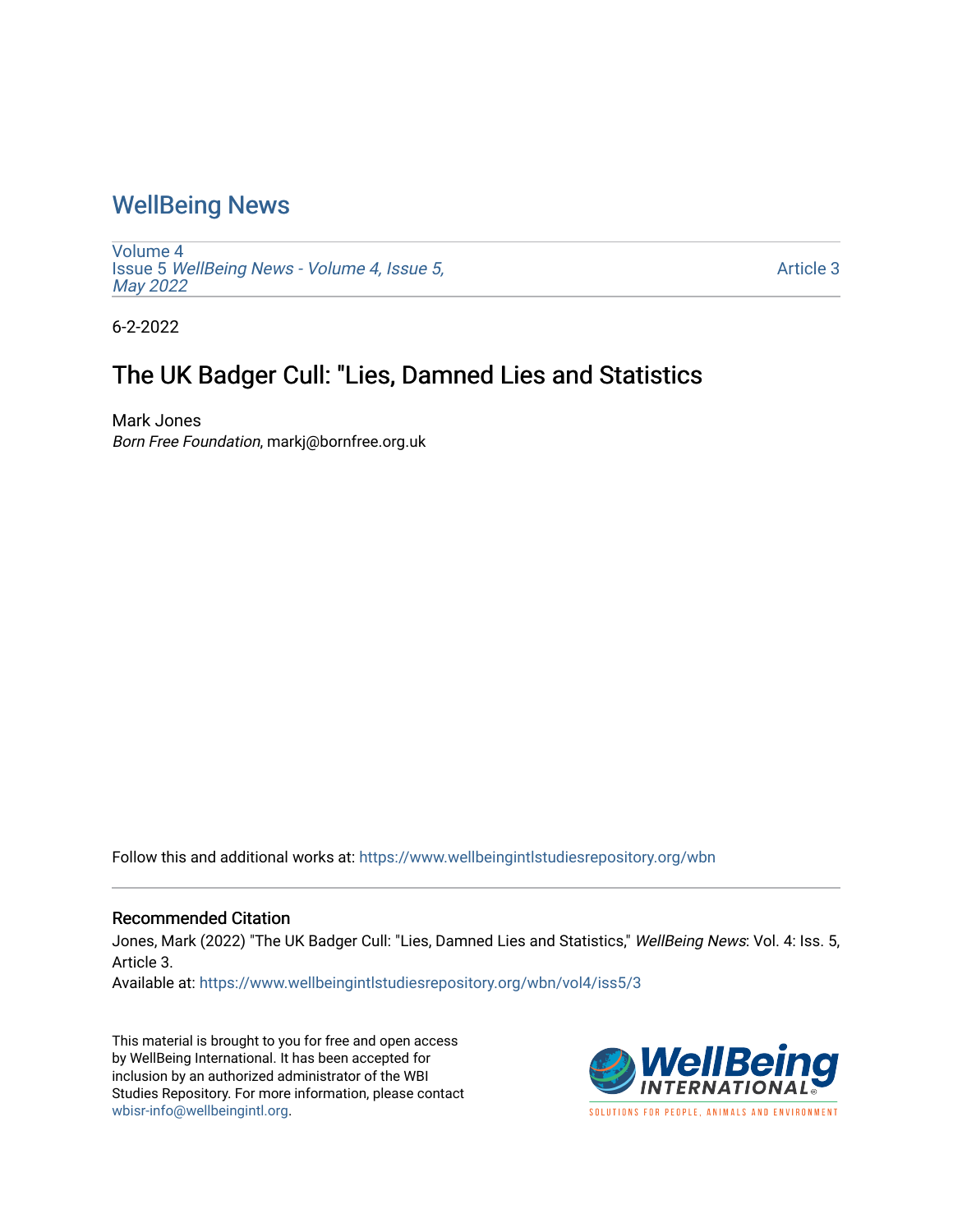

# **Jun 02, 2022 The UK Badger Cull: "Lies, Damned Lies and Statistics"**

**By** [Mark Jones BVSc, MSc \(Stir\), MSc \(UL\), MRCVS](https://wellbeingintl.org/author/mark-jones-bvsc-msc-stir-msc-ul-mrcvs/)

In England, so often dubbed a nation of animal lovers, close to 177,000 native badgers, a protected species under UK law, have been shot under license since 2013, ostensibly to control the spread of bovine tuberculosis in cattle.

There is no doubt that bovine tuberculosis (bTB) is a severe problem for cattle, farmers, and taxpayers. In 2021, over 72,000 herd tests, covering more than 9 million individual cattle, were performed across Great Britain. Almost 39,000 reactor cattle and their direct contacts were slaughtered under the compulsory testand-slaughter program. More than 3.500 new herd incidents of bovine TB were recorded in 2021, and nearly 9% of cattle herds in the 'High-Risk Area' covering the West and South-West of England were affected and subject to movement and trading controls. The cost to the taxpayer of bTB testing and compensating farmers over the past decade is estimated to be more than £500 million (US\$630 million). A typical bTB breakdown costs a farmer many thousands of pounds, not forgetting the associated disruption to their herds and businesses.

However, the licensed killing of badgers as a means of controlling bTB, introduced in 2013, has been steeped in controversy, with veterinarians, epidemiologists, animal welfare experts, farming representatives, politicians, government scientists, officials, and the wider public arguing over the ethics and effectiveness of the policy.

#### **Bovine TB**

Bovine TB is a chronic, debilitating bacterial disease caused by *Mycobacterium bovis*. It is not a particularly fussy organism and can infect most mammalian species, although it is primarily considered a disease of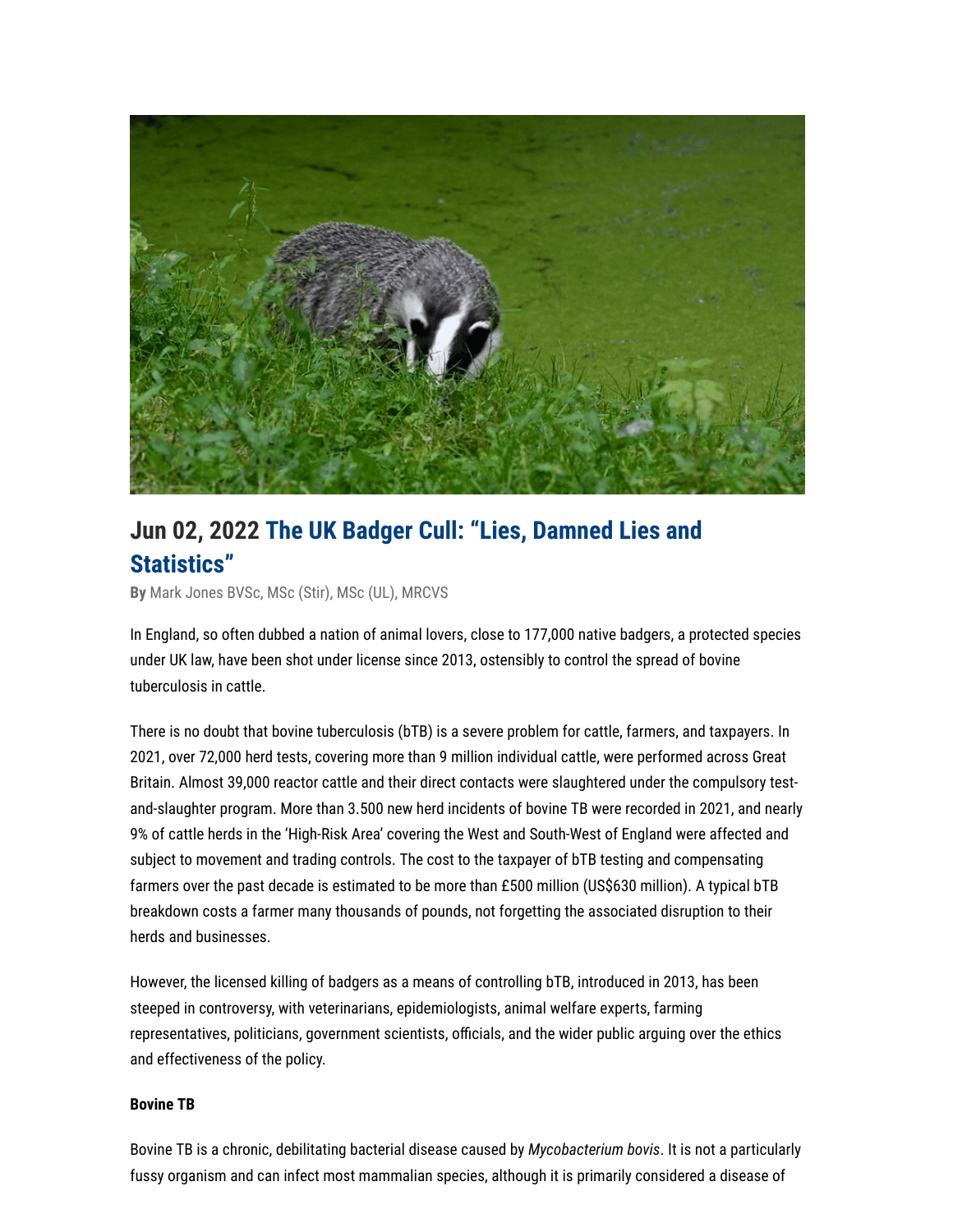bovids. Bovine TB can also infect people. Before the advent of mandatory pasteurization of milk and the introduction of mass vaccination, bTB was responsible for a high number of deaths among the UK population. Today, the risk to the British population from bTB is considered negligible. Nevertheless, among farm animals in the first half of the 20th century, bTB was regarded as a more significant cause of production loss than all other diseases combined in the UK. A statutory test-and-slaughter program was introduced in 1950 and continues today to protect cattle farms and growing export markets.

Since the first bTB-infected badger identification in 1971, badgers have been considered potential wildlife maintenance hosts for the infection, partly because their highly developed social organization and behavior make them a candidate for maintaining the disease within their populations. In addition, badger distribution and land-use patterns facilitate direct or indirect contact with domestic cattle. As a result, they are regarded by some as a potential vector for cattle infection.

#### **Badger culling**

After several decades of intermittent badger controls that generated little evidence for the role of badgers as a source of infection in cattle, the Government set up the Randomised Badger Culling trial (RBCT). The trial ran from 1998 to 2005 and cost the taxpayer £50 million. During the trial, believed to be the largest field trial of its kind ever undertaken, 11,000 badgers were killed to investigate the impact of badger culling on bTB in cattle.

The Independent Scientific Group tasked with running the RBCT concluded in 2007 that bTB control policies, introduced in the 1970s, had failed. They also concluded that cattle-to-cattle transmission was the leading cause of disease spread. Furthermore, they stated that the focus of farmers and the veterinary community on badger culling was 'unfortunate' and that 'badger culling can make no meaningful contribution to the future control of cattle TB in Britain.'

Nevertheless, in 2010 the incoming Conservative-led government announced the introduction of a 'carefully managed and science-led policy of badger control in areas with high and persistent levels of bovine TB' in England. Culling began in two 'pilot areas' in 2013 to reduce culled populations by at least 70% in the first year and then maintain them at a low level for subsequent years while leaving enough surviving badgers to enable the population eventually to recover.

By 2021, the licensed culling zones covered an estimated 27,000km², an area roughly the size of the State of Massachusetts.

#### **Humaneness concerns**

The licensing conditions allow two methods of killing: trapping and shooting and so-called 'controlled shooting' (targeting free-roaming badgers at night with high-powered rifles). Both the Government's own Independent Expert Panel – which reviewed the killing methods after the first year of culling – and the British Veterinary Association expressed serious concerns about the humaneness of 'controlled shooting.' However, this method has been used to kill more than 70% of the almost 177,000 badgers killed to date.

### **Effectiveness**

Opponents of the policy have long argued that the Government must at least be able to demonstrate a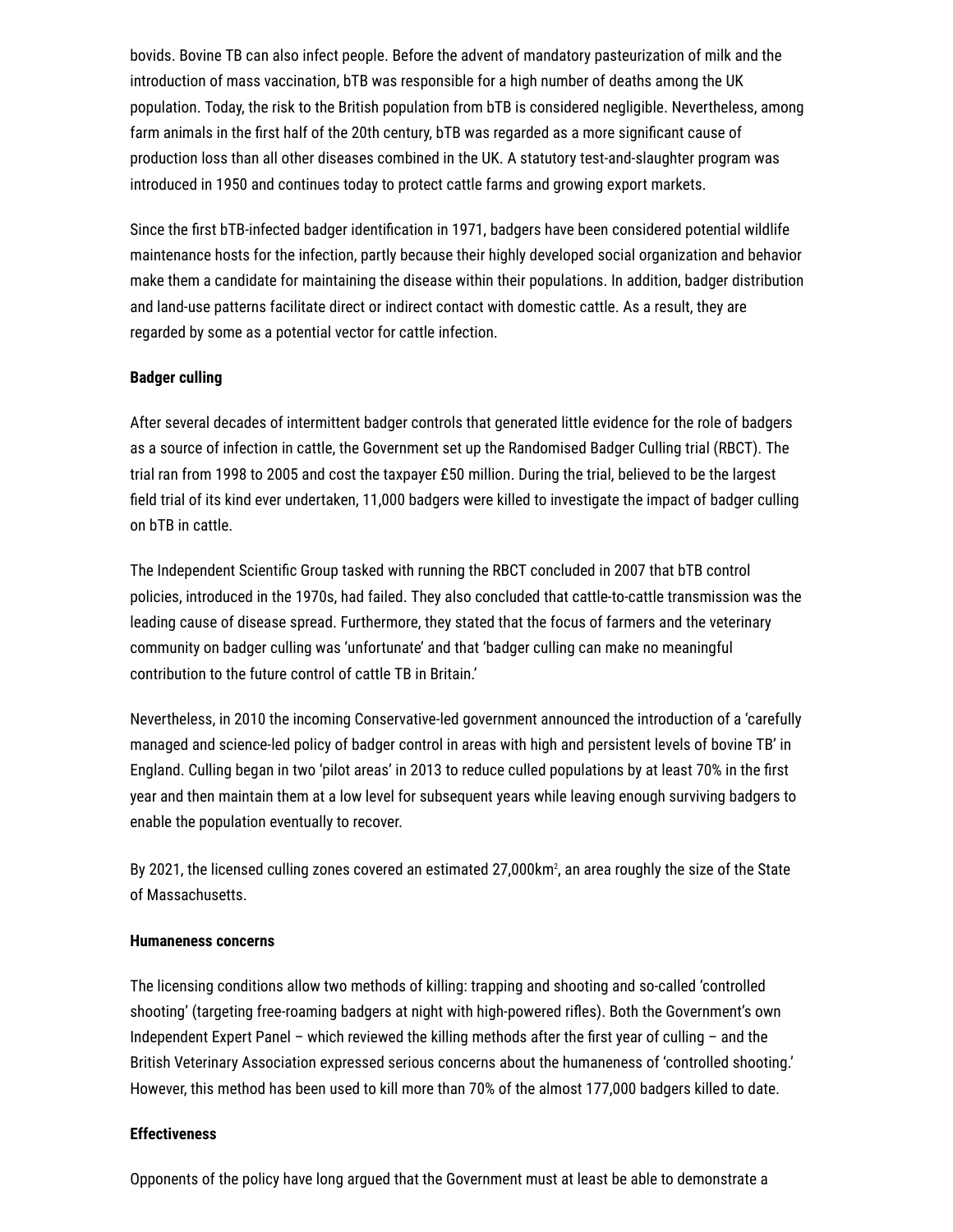substantial and predictable reduction in bTB among cattle herds to justify such devastation of a protected native mammal species. However, while Government ministers, Government advisors, and proponents of the policy have consistently claimed that badger culling is 'working,' evidence to substantiate these claims has been severely lacking. The vast majority of the badger victims of the cull have never been tested for bTB, making it impossible to judge the level of infection among targeted badger populations.

The Government tends to rely on an analysis [published in 2019](https://www.nature.com/articles/s41598-019-49957-6) by scientists from its own Animal and Plant Health Agency (APHA), who examined data from the first three limited 'pilot' cull areas from 2013 to 2017. Based on extensive modeling, the authors claimed to have identified statistically significant decreases in bTB incidence rates among cattle herds within the cull zones compared to unculled areas selected for comparison. However, the authors also warned of possible biases in their results and recommended that evaluation of the effects of culling should continue.

#### **New analysis**

With no further analysis forthcoming from Government, in 2021, independent ecologist Tom Langton, working with fellow veterinarian Iain McGill and me, set about analyzing the available Government data. We looked at published data on bTB incidence (rate of new infections) and prevalence (proportion of herds infected) among cattle herds from 2013 to 2019 and compared culled areas with unculled areas within the High-Risk Area for each year. Our analysis was [published in March 2022](https://bvajournals.onlinelibrary.wiley.com/doi/10.1002/vetr.1384) in the respected journal *Veterinary Record* following an extensive and robust peer review process. We reported that, while infection among cattle herds peaked and began to decline during the study period, there was no statistical evidence for any difference between the areas where badgers were being shot and the areas where there was no cull in place. Our findings suggested that the peak and gradual decline in bTB in the High-Risk Areas could not be attributed to badger culling. Instead, we argued that the progressive introduction of cattle-based measures, including more intensive testing requirements and stricter movement controls, was likely responsible. Our conclusions are further supported by data from Wales, where a similar pattern of bTB incidence and prevalence was observed among cattle herds in the absence of badger culling.

Our study represents the largest and most extensive examination of government data published to date. We highlight that the current badger culling policy has been very costly and achieved very little. As we openly admit in the paper, the study is far from perfect, given that it examines real (and messy) data from the field rather than data from a controlled trial. Nevertheless, the size of the dataset, covering as it does the first 30 cull areas to be licensed in the High-Risk Area and including more than 200,000 herd tests from literally millions of individual cattle tested, reduces the risks from confounding factors or biases.

#### **Government response**

Rather than considering our findings and opening a dialogue, the Government's immediate response to our study's publication was to criticize the paper and its authors. The authors were publicly accused of 'manipulating data' and working to fit the data to a 'clear campaign agenda.' In a [press statement,](https://deframedia.blog.gov.uk/2022/03/18/rebuttal-of-claims-on-tb-cull-effectiveness/) the Government said it was 'disappointing to see it [our paper] published in a scientific journal', calling into question the credibility of the *Veterinary Record* and its peer-review process. The Government's Chief Veterinary Officer and Chief Scientific Adviser also published a rebuttal letter claiming our paper had 'methodological flaws' and included a graph which they claimed showed a clear reduction in cattle herd bTB incidence associated with badger culling.